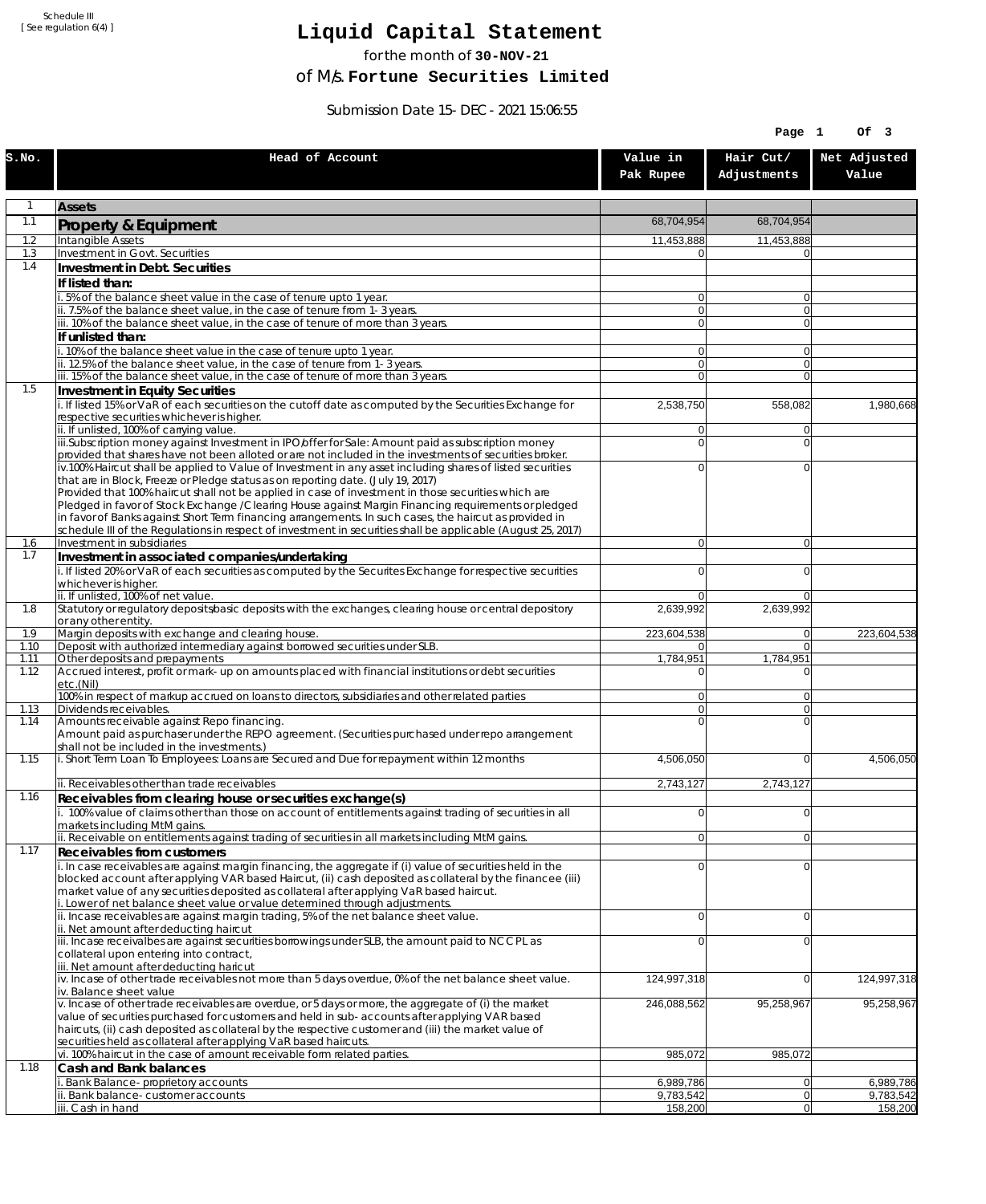Schedule III [ See regulation 6(4) ]

## **Liquid Capital Statement**

for the month of **30-NOV-21**

of M/s. **Fortune Securities Limited**

Submission Date 15-DEC-2021 15:06:55

|       |                                                                                                                                                                                                                                                                                                                                                                                                                                                                                                                                                                                                                                                                         |                                  | Page 2                   | Of 3                   |
|-------|-------------------------------------------------------------------------------------------------------------------------------------------------------------------------------------------------------------------------------------------------------------------------------------------------------------------------------------------------------------------------------------------------------------------------------------------------------------------------------------------------------------------------------------------------------------------------------------------------------------------------------------------------------------------------|----------------------------------|--------------------------|------------------------|
| S.NO. | Head of Account                                                                                                                                                                                                                                                                                                                                                                                                                                                                                                                                                                                                                                                         | Value in<br>Pak Rupee            | Hair Cut/<br>Adjustments | Net Adjusted<br>Value  |
| 1.19  | <b>Total Assets</b>                                                                                                                                                                                                                                                                                                                                                                                                                                                                                                                                                                                                                                                     | 706,978,730                      | 184,129,033              | 467,279,069            |
| 2     | Liabilities                                                                                                                                                                                                                                                                                                                                                                                                                                                                                                                                                                                                                                                             |                                  |                          |                        |
| 2.1   | <b>Trade Payables</b>                                                                                                                                                                                                                                                                                                                                                                                                                                                                                                                                                                                                                                                   |                                  |                          |                        |
|       | Payable to exchanges and clearing house<br>ii. Payable against leveraged market products                                                                                                                                                                                                                                                                                                                                                                                                                                                                                                                                                                                | 239,617,435<br>0                 | $\Omega$<br>$\Omega$     | 239,617,435            |
|       | iii. Payable to customers                                                                                                                                                                                                                                                                                                                                                                                                                                                                                                                                                                                                                                               | 77,250,246                       | $\Omega$                 | 77,250,246             |
| 2.2   | <b>Current Liabilities</b>                                                                                                                                                                                                                                                                                                                                                                                                                                                                                                                                                                                                                                              |                                  |                          |                        |
|       | Statutory and regulatory dues<br>ii. Accruals and other payables                                                                                                                                                                                                                                                                                                                                                                                                                                                                                                                                                                                                        | 1,691,242<br>7,129,530           | $\Omega$<br>$\Omega$     | 1,691,242<br>7.129.530 |
|       | iii. Short-term borrowings                                                                                                                                                                                                                                                                                                                                                                                                                                                                                                                                                                                                                                              | 110,317,285                      | 0                        | 110,317,285            |
|       | iv. Current portion of subordinated loans                                                                                                                                                                                                                                                                                                                                                                                                                                                                                                                                                                                                                               | $\overline{0}$                   | $\Omega$                 |                        |
|       | v. Current portion of long term liabilities<br>vi. Deferred Liabilities                                                                                                                                                                                                                                                                                                                                                                                                                                                                                                                                                                                                 | 5,314,658<br>0                   | $\Omega$<br> 0           | 5,314,658              |
|       | vii. Provision for bad debts                                                                                                                                                                                                                                                                                                                                                                                                                                                                                                                                                                                                                                            | $\Omega$                         | $\mathbf 0$              |                        |
|       | viii. Provision for taxation<br>ix. Other liabilities as per accounting principles and included in the financial statements                                                                                                                                                                                                                                                                                                                                                                                                                                                                                                                                             | 0<br>1,270,184                   | $\Omega$<br>$\Omega$     | 1,270,184              |
| 2.3   | Non-Current Liabilities                                                                                                                                                                                                                                                                                                                                                                                                                                                                                                                                                                                                                                                 |                                  |                          |                        |
|       | i. Long-Term financing                                                                                                                                                                                                                                                                                                                                                                                                                                                                                                                                                                                                                                                  |                                  |                          |                        |
|       | a. Long-Term financing obtained from financial instituion: Long term portion of financing obtained from<br>a financial institution including amount due against finance lease                                                                                                                                                                                                                                                                                                                                                                                                                                                                                           | 14.440.782                       | 14,440,782               |                        |
|       | b. Other long-term financing<br>ii. Staff retirement benefits                                                                                                                                                                                                                                                                                                                                                                                                                                                                                                                                                                                                           | $\overline{0}$<br>$\overline{0}$ | $\Omega$<br>$\Omega$     |                        |
|       | iii. Advance against shares for Increase in Capital of Securities broker: 100% haircut may be allowed in                                                                                                                                                                                                                                                                                                                                                                                                                                                                                                                                                                | $\Omega$                         | $\Omega$                 |                        |
|       | respect of advance against shares if:<br>a. The existing authorized share capital allows the proposed enhanced share capital                                                                                                                                                                                                                                                                                                                                                                                                                                                                                                                                            |                                  |                          |                        |
|       | b. Boad of Directors of the company has approved the increase in capital<br>c. Relevant Regulatory approvals have been obtained                                                                                                                                                                                                                                                                                                                                                                                                                                                                                                                                         |                                  |                          |                        |
|       | d. There is no unreasonable delay in issue of shares against advance and all regulatory requirements<br>relating to the increase in paid up capital have been completed.                                                                                                                                                                                                                                                                                                                                                                                                                                                                                                |                                  |                          |                        |
|       | e. Auditor is satisfied that such advance is against the increase of capital.<br>iv. Other liabilities as per accounting principles and included in the financial statements                                                                                                                                                                                                                                                                                                                                                                                                                                                                                            | $\overline{0}$                   | $\Omega$                 |                        |
| 2.4   | Subordinated Loans                                                                                                                                                                                                                                                                                                                                                                                                                                                                                                                                                                                                                                                      |                                  |                          |                        |
|       | . 100% of Subordinated loans which fulfill the conditions specified by SECP are allowed to be deducted:<br>The Schedule III provides that 100% haircut will be allowed against subordinated Loans which fulfill the<br>conditions specified by SECP. In this regard, following conditions are specified:<br>a. Loan agreement must be executed on stamp paper and must clearly reflect the amount to be repaid<br>after 12 months of reporting period<br>b. No haircut will be allowed against short term portion which is repayable within next 12 months.<br>c. In case of early repayment of loan, adjustment shall be made to the Liquid Capital and revised Liquid | 0                                | $\mathbf 0$              |                        |
|       | Capital statement must be submitted to exchange.<br>ii. Subordinated loans which do not fulfill the conditions specified by SECP                                                                                                                                                                                                                                                                                                                                                                                                                                                                                                                                        | 0                                | $\Omega$                 |                        |
| 2.5   | <b>Total Liabilites</b>                                                                                                                                                                                                                                                                                                                                                                                                                                                                                                                                                                                                                                                 | 457,031,362                      | 14,440,782               | 442,590,580            |
| 3     | Ranking Liabilities Relating to:                                                                                                                                                                                                                                                                                                                                                                                                                                                                                                                                                                                                                                        |                                  |                          |                        |
| 3.1   | Concentration in Margin Financing                                                                                                                                                                                                                                                                                                                                                                                                                                                                                                                                                                                                                                       |                                  |                          |                        |
|       | The amount calculated client-to-client basis by which any amount receivable from any of the                                                                                                                                                                                                                                                                                                                                                                                                                                                                                                                                                                             | $\Omega$                         | $\Omega$                 |                        |
| 3.2   | financees exceed 10% of the aggregate of amounts receivable from total financees.<br>Concentration in securites lending and borrowing                                                                                                                                                                                                                                                                                                                                                                                                                                                                                                                                   |                                  |                          |                        |
|       | The amount by which the aggregate of:                                                                                                                                                                                                                                                                                                                                                                                                                                                                                                                                                                                                                                   | U                                | $\Omega$                 |                        |
|       | (i) Amount deposited by the borrower with NCCPL                                                                                                                                                                                                                                                                                                                                                                                                                                                                                                                                                                                                                         |                                  |                          |                        |
|       | (Ii) Cash margins paid and<br>(iii) The market value of securities pledged as margins exceed the 110% of the market value of shares                                                                                                                                                                                                                                                                                                                                                                                                                                                                                                                                     |                                  |                          |                        |
|       | borrowed                                                                                                                                                                                                                                                                                                                                                                                                                                                                                                                                                                                                                                                                |                                  |                          |                        |
| 3.3   | Net underwriting Commitments                                                                                                                                                                                                                                                                                                                                                                                                                                                                                                                                                                                                                                            |                                  |                          |                        |
|       | (a) in the case of right issuse : if the market value of securites is less than or equal to the subscription<br>price; the aggregate of:                                                                                                                                                                                                                                                                                                                                                                                                                                                                                                                                | 0                                | $\Omega$                 |                        |
|       | (i) the 50% of Haircut multiplied by the underwriting commitments and<br>(ii) the value by which the underwriting commitments exceeds the market price of the securities.<br>In the case of rights issuse where the market price of securities is greater than the subscription price, 5% of<br>the Haircut multiplied by the net underwriting                                                                                                                                                                                                                                                                                                                          |                                  |                          |                        |
|       | (b) in any other case: 12.5% of the net underwriting commitments                                                                                                                                                                                                                                                                                                                                                                                                                                                                                                                                                                                                        | $\overline{0}$                   | $\Omega$                 |                        |
| 3.4   | Negative equity of subsidiary                                                                                                                                                                                                                                                                                                                                                                                                                                                                                                                                                                                                                                           |                                  |                          |                        |
|       | The amount by which the total assets of the subsidiary (excluding any amount due from the subsidiary)<br>exceed the total liabilities of the subsidiary                                                                                                                                                                                                                                                                                                                                                                                                                                                                                                                 | 0                                | $\Omega$                 |                        |
| 3.5   | Foreign exchange agreements and foreign currency positions<br>5% of the net position in foreign currency. Net position in foreign currency means the difference of total                                                                                                                                                                                                                                                                                                                                                                                                                                                                                                | 0                                | $\Omega$                 |                        |
| 3.6   | assets denominated in foreign cuurency less total liabilities denominated in foreign currency<br>Amount Payable under REPO                                                                                                                                                                                                                                                                                                                                                                                                                                                                                                                                              | $\overline{0}$                   | $\Omega$                 |                        |
| 3.7   | Repo adjustment                                                                                                                                                                                                                                                                                                                                                                                                                                                                                                                                                                                                                                                         |                                  |                          |                        |
|       |                                                                                                                                                                                                                                                                                                                                                                                                                                                                                                                                                                                                                                                                         |                                  |                          |                        |